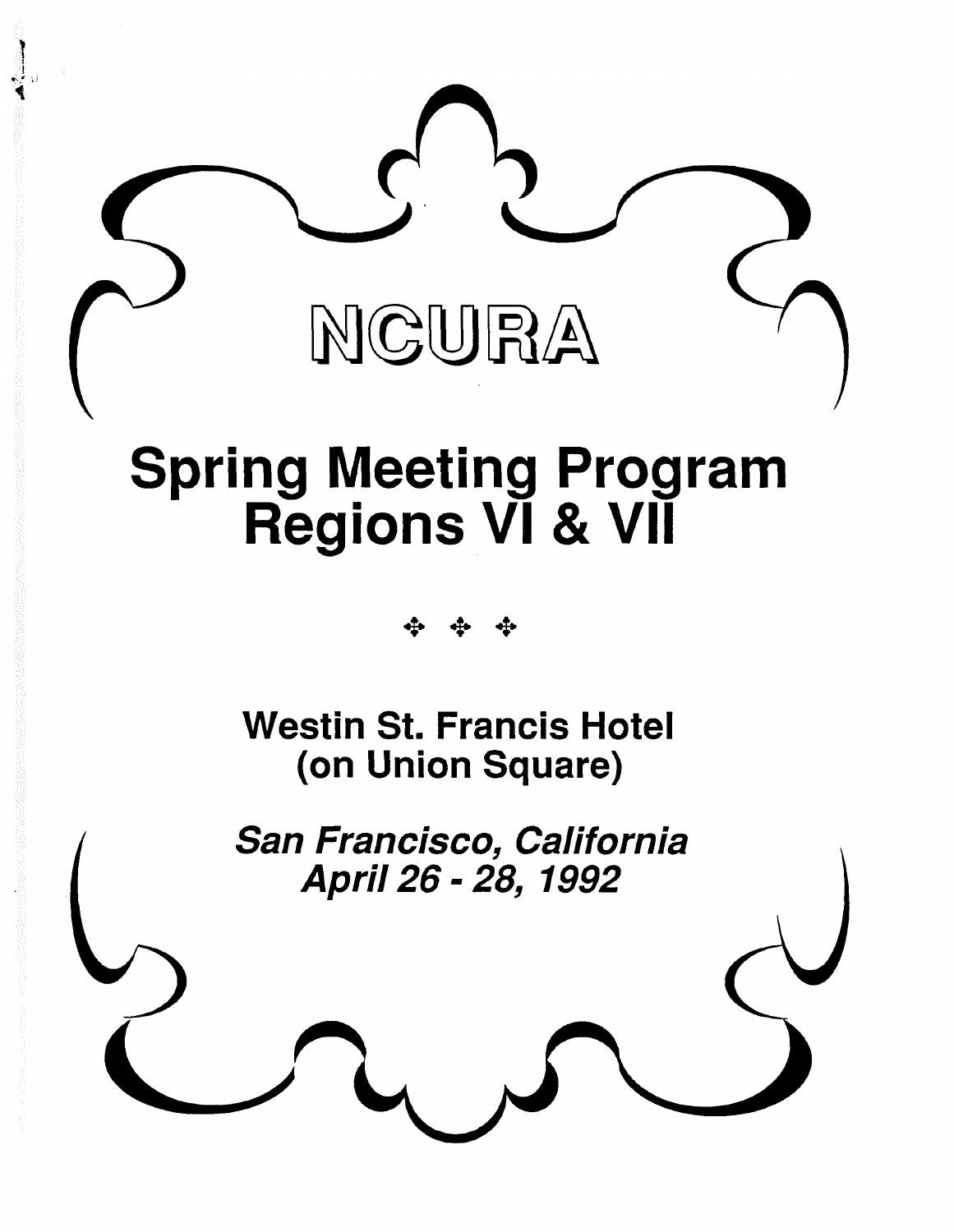#### **NATIONAL COUNCIL OF UNIVERSITY RESEARCH ADMINISTRATORS**

Joint Spring Meeting, Regions VI & VII Westin St. Francis Hotel on Union Square San Francisco, California April 26-28, 1992

#### **SUNDAY, APRIL 26**

8:00- 4:00 **Regional Workshop -** Elizabethean **A**

#### **"Fundamentals for Newcomers"**

**Faculty:** Julie Norris, Assistant Vice President and Director Office of Sponsored Programs University of Houston

> Donald W. Allen, Director, Grant and Contract Services University of Washington

#### C. Frederick Bentley II, Director, Sponsored Projects Office Stanford University

- Noon 5:00 **Registration -** Elizabethean C
- 6:00- 7:30 **Reception -** "OZ" 32nd Floor
- 7:30 ? **Hospitality Suite Open**

#### **MONDAY, APRIL 27**

8:00- 9:00 **Registration -** Elizabethean C

#### **Continental Breakfast**

- 9:00 10:15 **Welcome and Introductions -** California East
	- Fernie Baca, Chair, NCURA Region VII Assistant Vice Chancellor for Research/Creative Activities and Dean of the Graduate School University of Colorado at Denver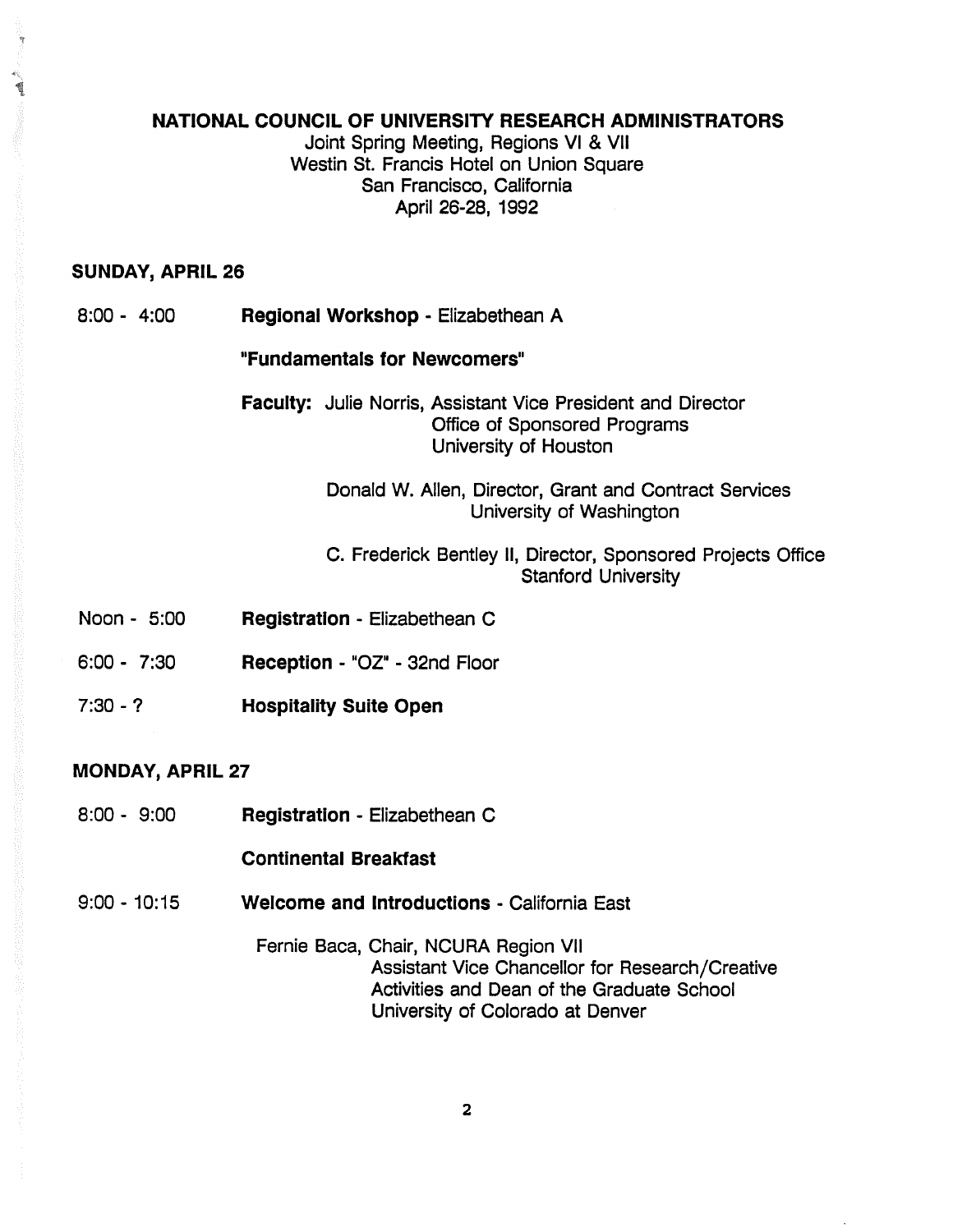Joseph Jezukewicz, Director Research Administration Stanford University

### **Keynote Address: "Defense of U.S. Sovereignty in the Presence of Economic War"**

Bernard Widrow, Professor of Electrical Engineering Stanford University

10:15 -10:30 **Break**

4

## 10:30 -11:^5" **Concurrent Sessions: <sup>I</sup>**

 $\bigotimes$ 

**A. Life Cycle of a Regulation - Where a Regulation Starts** - Kent

**Moderator:** Mary B. Husemoller, Director, Office of Grants and Contracts New Mexico State University

**Presenter:** Julie T. Norris, Assistant Vice President and Director, Office of Sponsored Programs University of Houston

**B. Status of Electronic Proposal - NSF -** Oxford Room

**Moderator:** Carey L. Conover, Grants Administrator Northern Arizona University

**Presenter:** Larry Edwards, Project Manager Office of Information Systems, NSF

**C. Audit Activity Updates -** Victorian Room

**Moderator:** Dianne K. Horrocks, Director of Grants and Contracts Office Idaho State University

**Presenter:** Mollie W. Smilie, COGR, Institutional **Representative** Colorado State University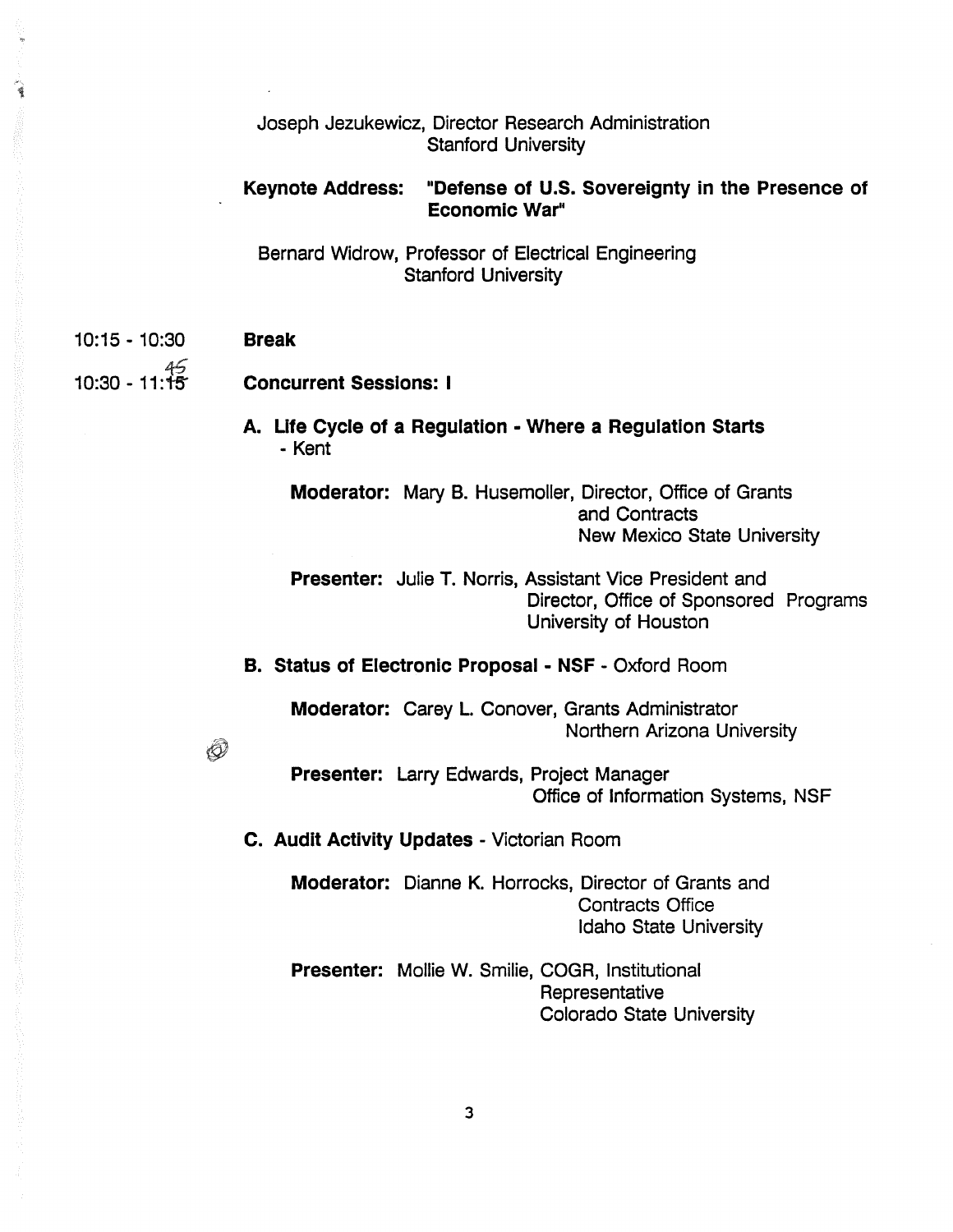| $12:00 - 1:30$ | <b>Luncheon - Victor's</b>                                                                                                                                         |
|----------------|--------------------------------------------------------------------------------------------------------------------------------------------------------------------|
|                | Introduction: Helen W. Carrier, Chair Region VI<br>Manager, Department Operations, Electrical<br>Engineering/Applied Physics<br>California Institute of Technology |
|                | Henry O. Hooper, Vice President NCURA<br>Associate Vice President for Academic<br>Affairs, Research and Graduate Studies<br>Northern Arizona University            |
|                | Ardis M. Savory, President, NCURA<br>Associate Vice Provost, Sponsored<br>Programs and Research<br>University of South Carolina                                    |
| $1:45 - 3:00$  | <b>Concurrent Sessions: II</b>                                                                                                                                     |
|                | A. Tools for Research Administration: Demonstration of NIH and NSF<br><b>Budget Templates - Kent</b>                                                               |
|                | <b>Moderator:</b> Fernie Baca, University of Colorado at Denver                                                                                                    |
| D              | <b>Presenters: Patti McCabe, Administrative Services Manager</b><br><b>Stanford University</b>                                                                     |
|                | Michelle Fortnam, Administrative Assistant<br><b>Stanford University</b>                                                                                           |
|                | <b>B. Negotiating Contracts with a Commercial Sponsor</b><br>- Oxford Room                                                                                         |
|                | <b>Moderator:</b> Vicki Spencer, Director, Office of<br><b>Sponsored Programs</b><br>University of Colorado at Denver                                              |
|                | <b>Panel:</b> Joel Searles, Assistant Director<br><b>Grant and Contract Services</b><br>University of Washington                                                   |
|                | Carol R. Hardman, Associate Director<br><b>Sponsored Projects</b><br><b>Brigham Young University</b>                                                               |

**4**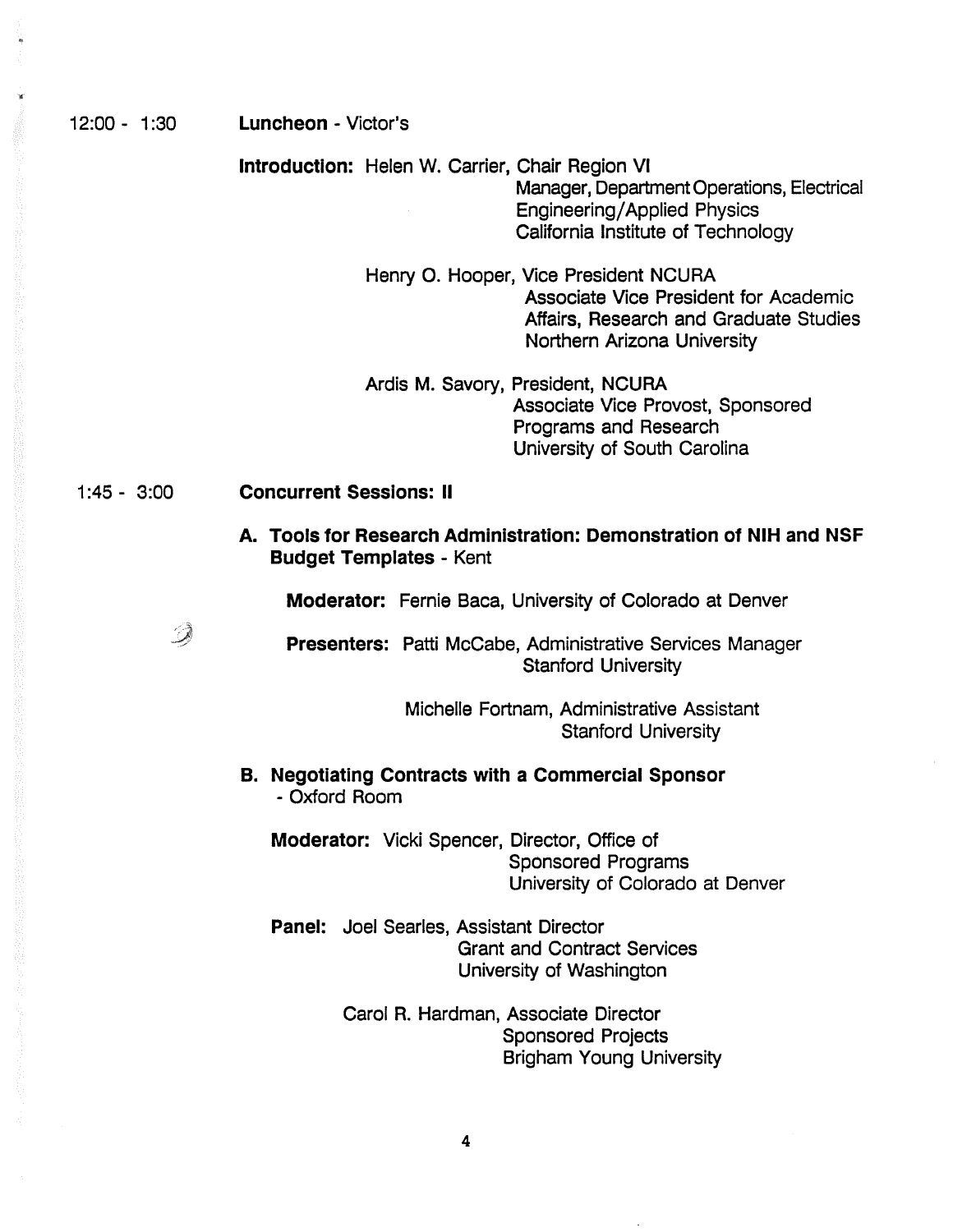3:15- 4:30 **Concurrent Sessions: III**

**A. Questions and Answers regarding Grant Administration, Grants and Contracts -** Kent

**Facilitators:** Michael **R.** Lewis, Assistant Director, Contract/Grant Office Utah State University

> Jeff Wright, Director of Sponsored Projects California State University, Chico

An open forum for the experienced research administrator. This is our opportunity to ask the questions we all have, or have had, with answers and discussion directed by a panel of research administration experts.

**B. HHS A21 Updates -** Oxford Room

**Moderator:** Gary L. Chaffins, Director Office of Sponsored Projects Arizona State University

**Presenter:** Wallace Chan, Branch Manager, Colleges, Universities and other non-profits, Western Region, Division of Cost Allocation Department of Health and Human Services

- 5:00 6:30 **Hospitality Suite Open**
- 6:30 8:30 **Monday Night Dinner Groups** (To be arranged)
- 8:30 ? **Hospitality Suite Open**

#### **TUESDAY, APRIL 28**

7:45 - 9:00 **Separate Hosted Breakfast/Business Meetings:**

Region VI - Elizabethean A California East.

**Region VII** - Elizabethean  $\beta$   $\hat{\pi}$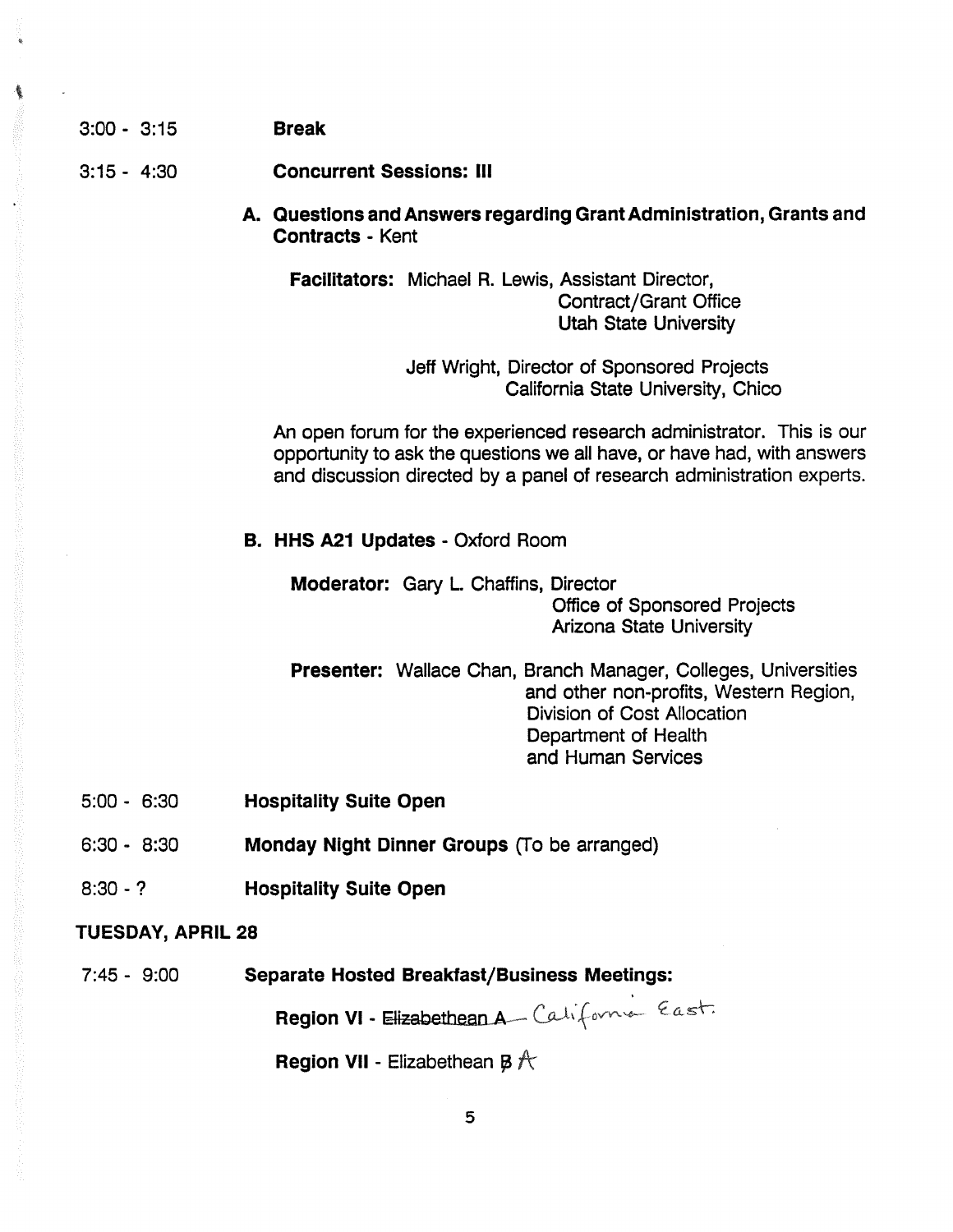#### 9:15 -10:30 **Concurrent Sessions: IV**

**A. Effective Interaction Between Pre- and Post-Award: Opportunities for Collaboration -** Kent

**Moderator:** Twila Fisher Reighley, Manager, Proposal Management Office of Research and Creative **Activities** Arizona State University

**Panel:** Donald W. Allen, Director, Grant and Contract Services University of Washington

> M.K. Jeppesen, Director of Contracts and Grants Utah State University

Leticia A. McCart, Director of Program Development San Jose State University Foundation

**B. Humans as Subjects In Research: How To Organize an Institutional Review Board and Accompanying IRB Manual** - Victorian Room

**Moderator:** Larry Irvin, Associate Director/Coordinator, Grant and Contract Services, Boise State University

Panel: Carey L. Conover, Grants Administrator Northern Arizona University

> Sharon Friend, M.S. Principal Analyst Committee on Human Research, University of California San Francisco

**C. Building Faculty Support for Sponsored Projects** - Oxford Room

**Moderator:** Carol L. Quintana, Assistant Director New Mexico State University

**Panel:** Patricia Byers, Director of Sponsored Projects Santa Clara University

> Denise Wallen, Research Development University of New Mexico Carol Zuiches, Project Specialist Washington State University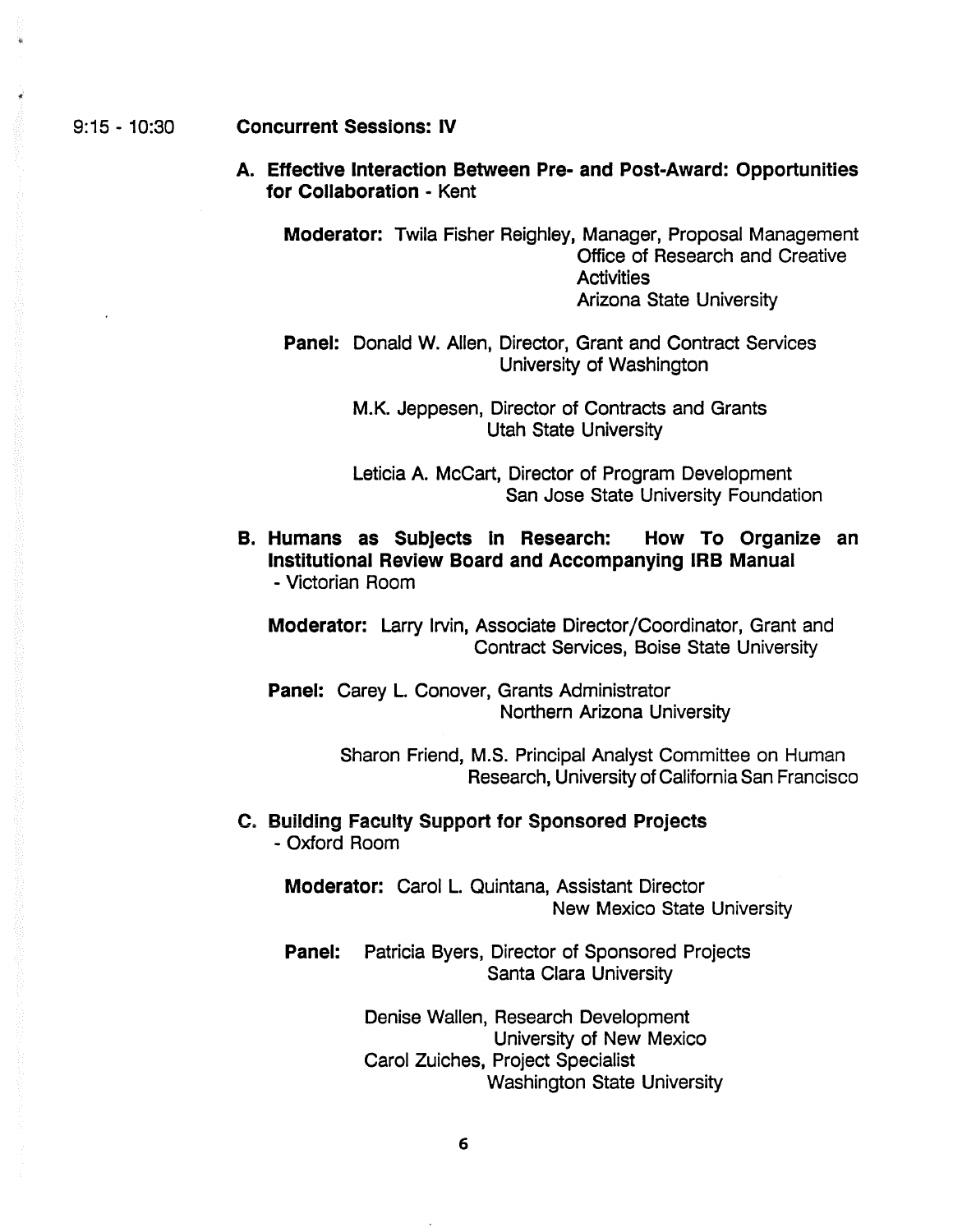10:30 - 10:45 **Break**

10:45 - 11:45 **Concurrent Sessions V:**

**A. Sponsored Research from the Principal Investigator's Point of View** - Kent

**Co-Moderators:** Paula K. Burkhart, Director, Office of Research and Sponsored Programs University of Oregon

> Laura McCreery, Research Development Analyst, Sponsored Projects Office University of California Berkley

**Panel:** Alan Bearden, Professor of Molecular and Cell Biology, University of California Berkley

> Ann M. Pescatello, Director, Council on Intercultural and Comparative Studies, University of California Berkley

Nancy Van House, Acting Dean for the School of Library and Information Studies University of California Berkley

#### **B. Total Quality Management -** Oxford Room

**Moderator:** Fernie Baca, Assistant Vice Chancellor for Research/Creative Activities and Dean of the Graduate School University of Colorado at Denver

Colorado State University **Presenter:** Mollie W. Smilie, Assistant Vice President for Business and Financial Services